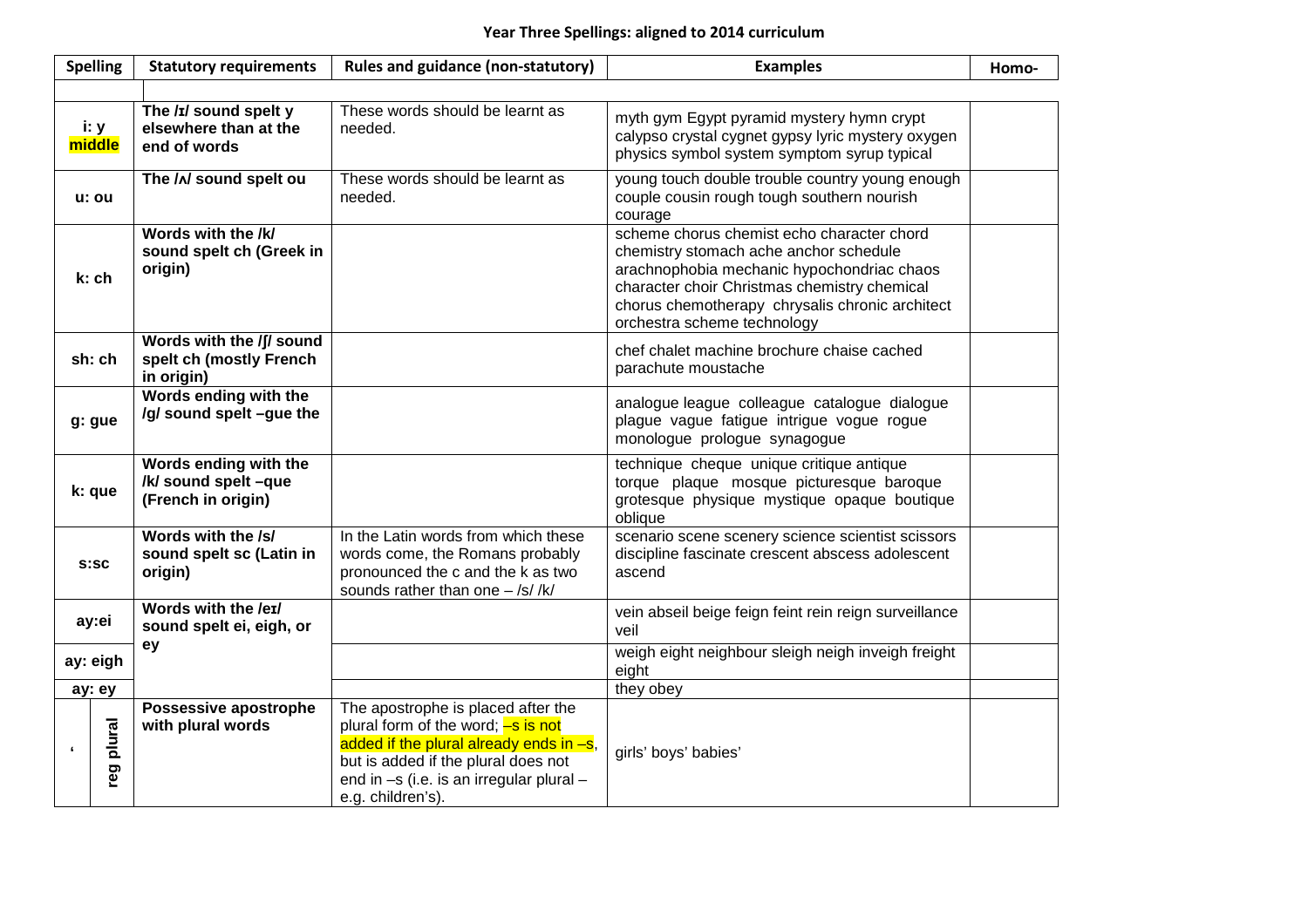## **Year Three Spellings: aligned to 2014 curriculum**

| Prefixes   | un-    | Most prefixes are added<br>to the beginning of root<br>words without any<br>changes in spelling                               | the prefix un- has a negative<br>meaning                                                                        | unable unbeaten unblock uncover uncut undo<br>unfair unfit unfold unhappy unkind unload unlucky<br>unpack unselfish unwell unwilling unwind unheard<br>unaccompanied unachievable unannounced<br>unappealing unarmed unashamedly unattached<br>unattainable unattractive unaware unbeaten<br>unbelievable unbreakable uncertain<br>uncomfortable unconscious undisturbed<br>ungrateful uninterested unmistakable unofficial<br>unpleasant unpopular unqualified unsociable<br>unusual                                  |  |
|------------|--------|-------------------------------------------------------------------------------------------------------------------------------|-----------------------------------------------------------------------------------------------------------------|------------------------------------------------------------------------------------------------------------------------------------------------------------------------------------------------------------------------------------------------------------------------------------------------------------------------------------------------------------------------------------------------------------------------------------------------------------------------------------------------------------------------|--|
|            | dis-   |                                                                                                                               | the prefix dis-has a negative<br>meaning                                                                        | disable disagree disarm disclose discover disease<br>disgrace dislike disobey disorder disown<br>displease disrepair distrust disuse disadvantage<br>disallow disappear disappoint disapprove<br>disassemble disbelief disbelieve discharge<br>discolour discomfort disconnect disease<br>disembark disembowel disfigure dishearten<br>dishonest disinfect disinterested disjointed<br>disobedient disqualify dissatisfy disadvantaged<br>disappeared disappointed discontinued<br>disqualified dissatisfied dissolved |  |
|            | mis    |                                                                                                                               | the prefix mis-has a negative<br>meaning                                                                        | misbehave misdeal misfire mishear mislead<br>misplace misread misspell mistake misunderstand<br>misuse misadventure miscalculate misfortune<br>misinform misinterpret misjudge mismanage<br>misunderstand misinformed misinterpreted<br>mismanaged                                                                                                                                                                                                                                                                     |  |
|            | re-    |                                                                                                                               | re-means 'again' or 'back'.                                                                                     | refill reform refresh refuse repay replace replay<br>return reuse revisit redo refresh react redo renew<br>reject reheat repeat rewrite rewind remove<br>retake recycle rebuild rewire                                                                                                                                                                                                                                                                                                                                 |  |
| suffix -ly | $+$ ly | The suffix $-ly$<br>The suffix -ly is added to<br>an adjective to form an<br>adverb. The rules already<br>learnt still apply. | The suffix -ly starts with a consonant<br>letter, so it is added straight on to<br>most root words. Exceptions: | weekly wisely blindly bravely correctly fairly hardly<br>kindly lively lonely loudly proudly sadly shyly<br>slightly slowly suddenly sweetly accurately<br>anxiously arguably conscientiously definitely<br>entirely immediately in/accurately in/considerately<br>in/decently in/sensitively in/significant in/sincerely<br>necessarily patiently secretively separately<br>strangely sufficiently surreptitiously suspiciously                                                                                       |  |